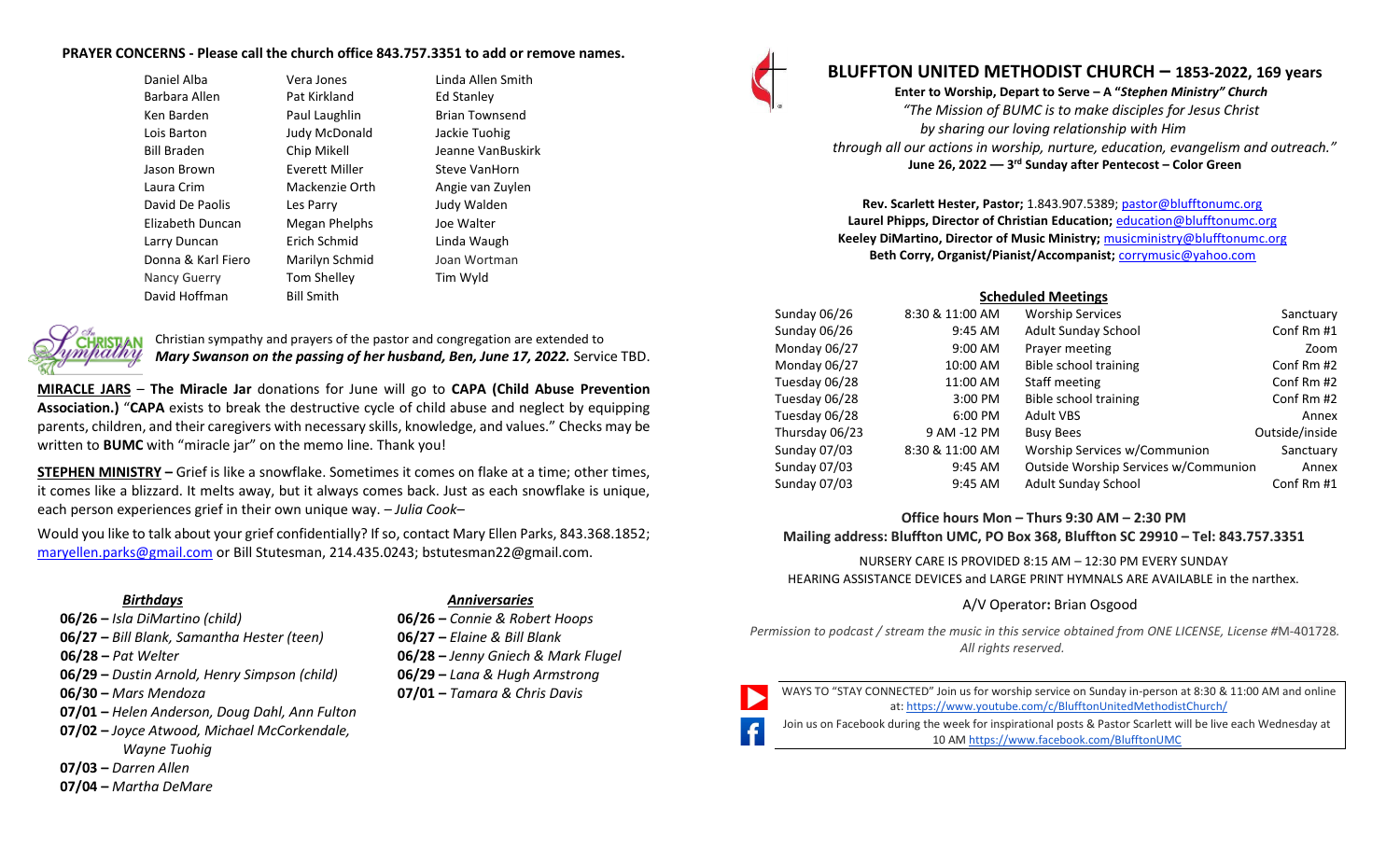# *"For we are God's masterpiece. He has created us anew in Christ Jesus, so we can do the good things he planned for us long ago."* Ephesians 2:10 New Living Translation

# GATHERING MUSIC

#### WELCOME & ANNOUNCEMENTS

### CHIMING OF THE TRINITY

(The sound of the chimes announces the beginning of worship. During the Candle Lighting and Prelude, please keep silence to prepare for worship of God.)

| PRELUDE & Candle Lighting | When Morning Gilds the Skies | T. Sewell, arr. |
|---------------------------|------------------------------|-----------------|
|                           | Beth Corry, organist         |                 |

### INVOCATION

**Creating, Loving, Holy God, you call the world into being and set it to spin on its axis and life to exist in intricate mutuality. It is in you that we live and move and have our being. It is you who gives our being purpose: to praise, to rejoice and give glory to you. Today, we rejoice in your presence, for you are great and good, slow to anger and abounding in steadfast love! In the name of Christ we pray, Amen.**

\*HYMN UMH No. 140 *Great Is Thy Faithfulness*

# \*AFFIRMATION OF FAITH/THE APOSTLES' CREED – UMH 881

**I believe in God the Father Almighty, maker of heaven and earth; and in Jesus Christ his only Son our Lord: who was conceived by the Holy Spirit, born of the Virgin Mary, suffered under Pontius Pilate, was crucified, dead, and buried; the third day he rose from the dead; he ascended into heaven, and sitteth at the right hand of God the Father Almighty; from thence he shall come to judge the quick and the dead. I believe in the Holy Spirit, the holy catholic church, the communion of saints, the forgiveness of sins, the resurrection of the body, and the life everlasting. Amen.** 

| *GLORIA PATRI No. 70 | Glory be to the Father<br>MEINEKE |
|----------------------|-----------------------------------|
|----------------------|-----------------------------------|

# PASTORAL PRAYER/THE LORD'S PRAYER (sung) albert Malotte

**Our Father, which art in heaven, hallowed be thy name; thy kingdom come, thy will be done, in earth as it is in heaven. Give us this day our daily bread; and forgive us our debts, as we forgive our debtors; and lead us not into temptation, but deliver us from evil. For thine is the kingdom and the power and the glory, forever. Amen.**

### SENDING FORTH JEREMY PHIPPS

**God of grace and power, pour out your Spirit on Jeremy as** *he* **ministers among the people of the Allendale Charge. Guide and strengthen** *him* **for in all that lies ahead, that together we may be one in ministry to all the world; through the One in whom we all are one, your Son Jesus Christ our Lord. Amen.**

**Copyright:** "An Order Recognizing One Who Has Been Ordained or Certified" Copyright © 1992 UMPH.

| <b>OFFERTORY</b>                                                                                                                                                                                     | How Great Thou Art<br>Beth Corry, organist                                                      | T. Sewell, arr.                                  |  |  |
|------------------------------------------------------------------------------------------------------------------------------------------------------------------------------------------------------|-------------------------------------------------------------------------------------------------|--------------------------------------------------|--|--|
| *DOXOLOGY No. 95                                                                                                                                                                                     | Praise God, from Whom All Blessings Flow                                                        | OLD 100th                                        |  |  |
| <b>CHILDREN'S MOMENT</b><br>Keeley DiMartino<br>Children are invited to leave after the Children's Moment for "Kids Church" or the nursery.<br>Parents may pick up their kids at the end of service. |                                                                                                 |                                                  |  |  |
| <b>SCRIPTURE - UMH 826</b>                                                                                                                                                                           | Psalm 104                                                                                       | Mary Ellen Parks (8:30)<br>William Court (11:00) |  |  |
| <b>SPECIAL MUSIC</b>                                                                                                                                                                                 | Pie Jesu from Requiem<br>Keeley DiMartino & Greg Stutesman, soloists<br>Beth Corry, accompanist | by Andrew Lloyd Webber                           |  |  |
| <b>SERMON</b>                                                                                                                                                                                        |                                                                                                 | <b>Rev. Scarlett Hester</b>                      |  |  |
| *CLOSING HYMNS UMH No. 364<br>Because He Lives<br>(The Altar is open for a time of prayer.)                                                                                                          |                                                                                                 |                                                  |  |  |
| *BENEDICTION                                                                                                                                                                                         |                                                                                                 |                                                  |  |  |
| *POSTLUDE                                                                                                                                                                                            | Processional<br>Beth Corry, organist                                                            | G. F. Handel, composer                           |  |  |
| *Please stand as able.                                                                                                                                                                               |                                                                                                 |                                                  |  |  |
|                                                                                                                                                                                                      | <b>FLOWERS</b>                                                                                  |                                                  |  |  |
| The Altar flowers are given to the Glory of God by Linda & Jim Stevens<br>in honor and celebration of their $49th$ wedding anniversary! (06/23)                                                      |                                                                                                 |                                                  |  |  |

**General Budget** – Plate Offering Goal each week \$10,300: **June 19th - Offering – \$8,352.31.** Atten: 8:30 - **61;** 11:00 - **112;** Adult SS: **8;** Total: **181**